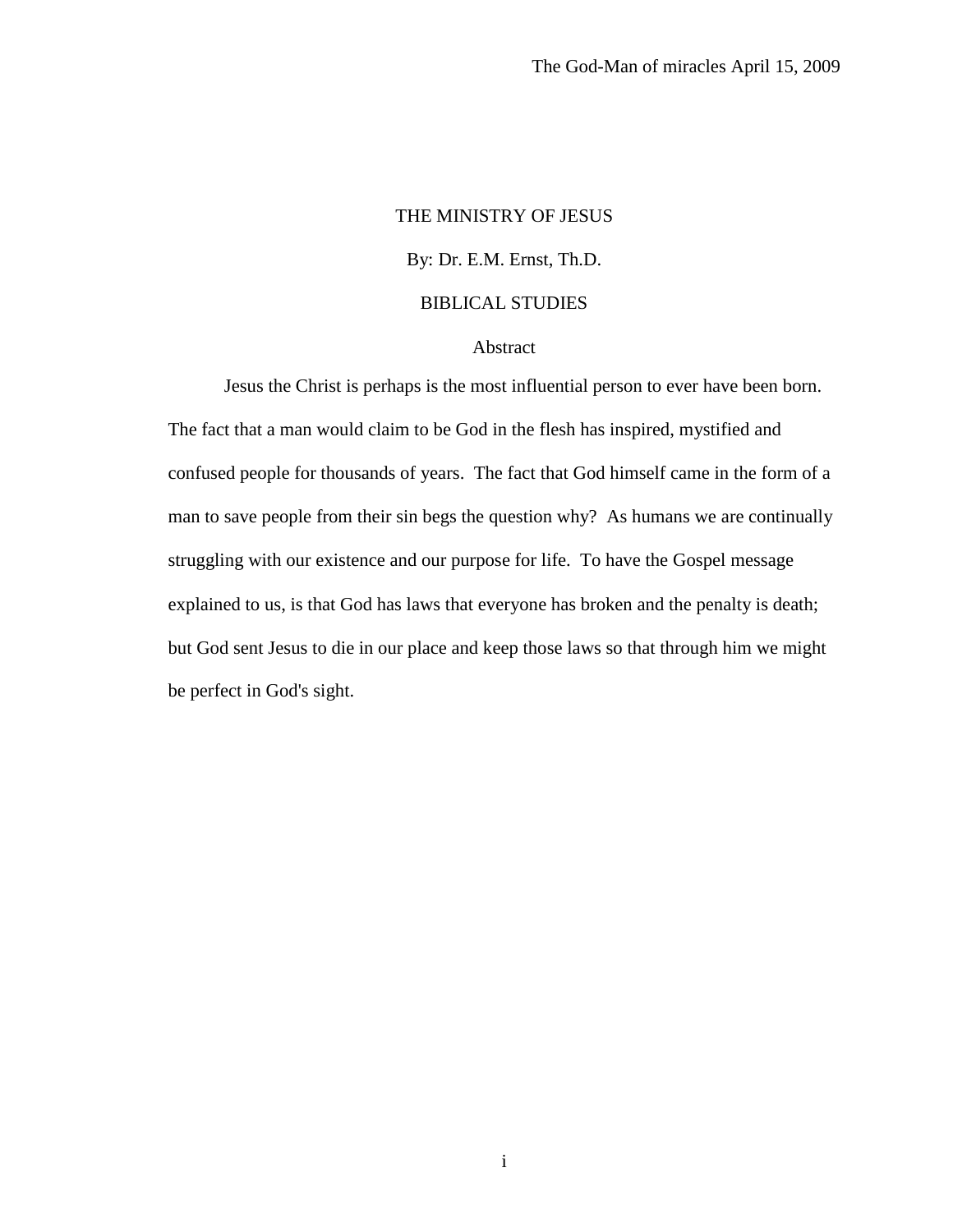# **CONTENTS**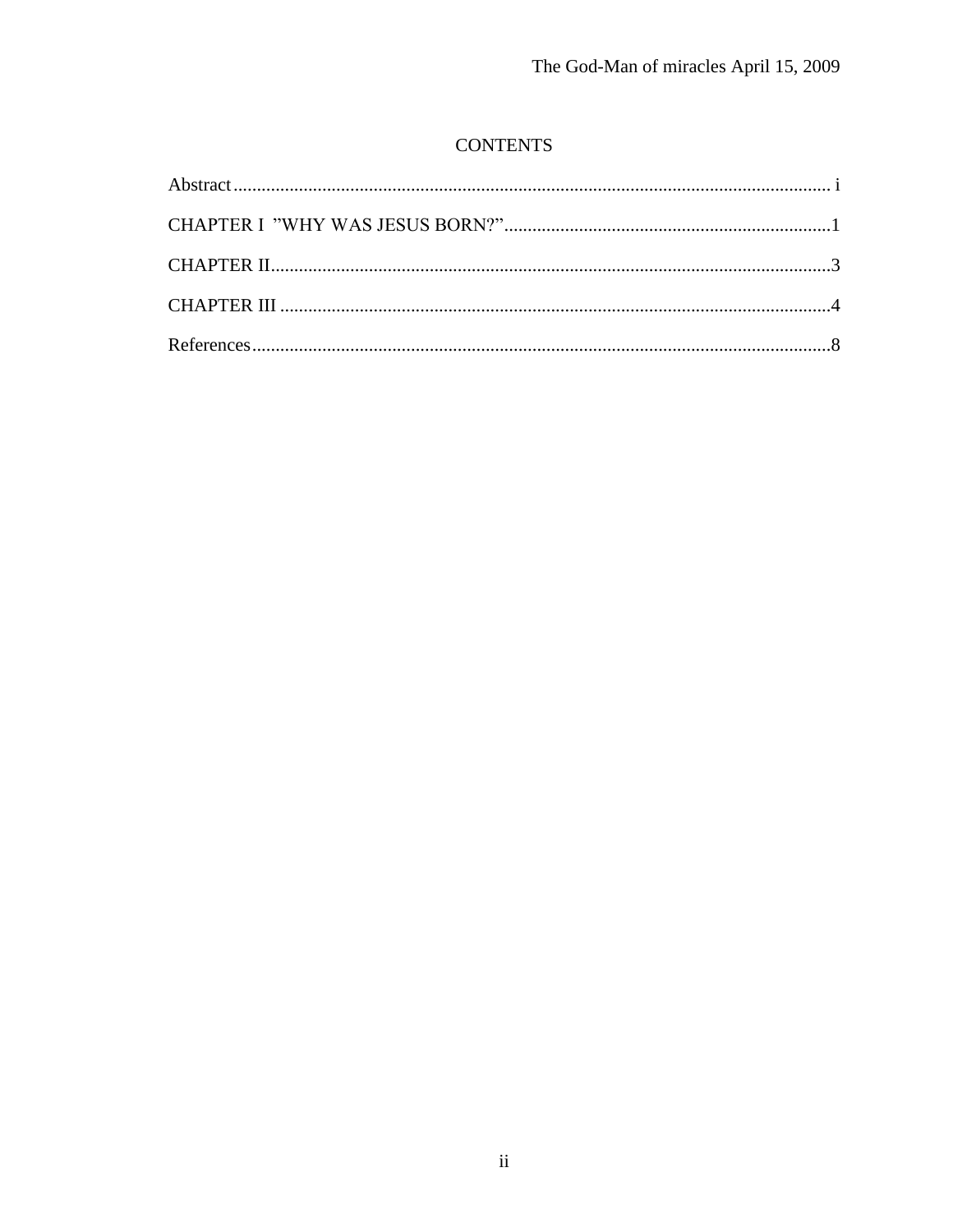### CHAPTER I

#### "WHY WAS JESUS BORN?"

In the first book of the Bible Genesis, Moses writes about the first humans that were created, Adam and Eve. They were given dominion in the garden and are told by God they can eat of every tree except for the "Tree of the knowledge and of good and evil". Through their act of disobedience they eat from the tree as they are tricked by Satan and sin has entered in the world.

Through that act of disobedience they are both expelled from the garden and their spirit is separated from God. They were warned that the soul that sins shall surely die. Although they didn't suffer immediate punishment other than expulsion from the garden, their physical bodies would eventually die. The fellowship that Adam and Eve had once enjoyed with God the Father was now cut off.

God the Father immediately sets into motion a plan to redeem lost souls that have been disobedient to His laws. The best way that I can describe it; is that God made the laws which He knew no one could keep but the law is there to show us that we need Him.

In order to have fellowship with the Father we must be totally perfect and sinless to be in His presence. In God's mercy and kindness total perfection is required to keep the law while He knew we were unable to keep the laws; He Himself came in the form of a man as Jesus. He not only made the law but as the first Adam sinned; Jesus became the second Adam; being without sin and was able to fulfill the whole law thereby keeping the covenant between God and man.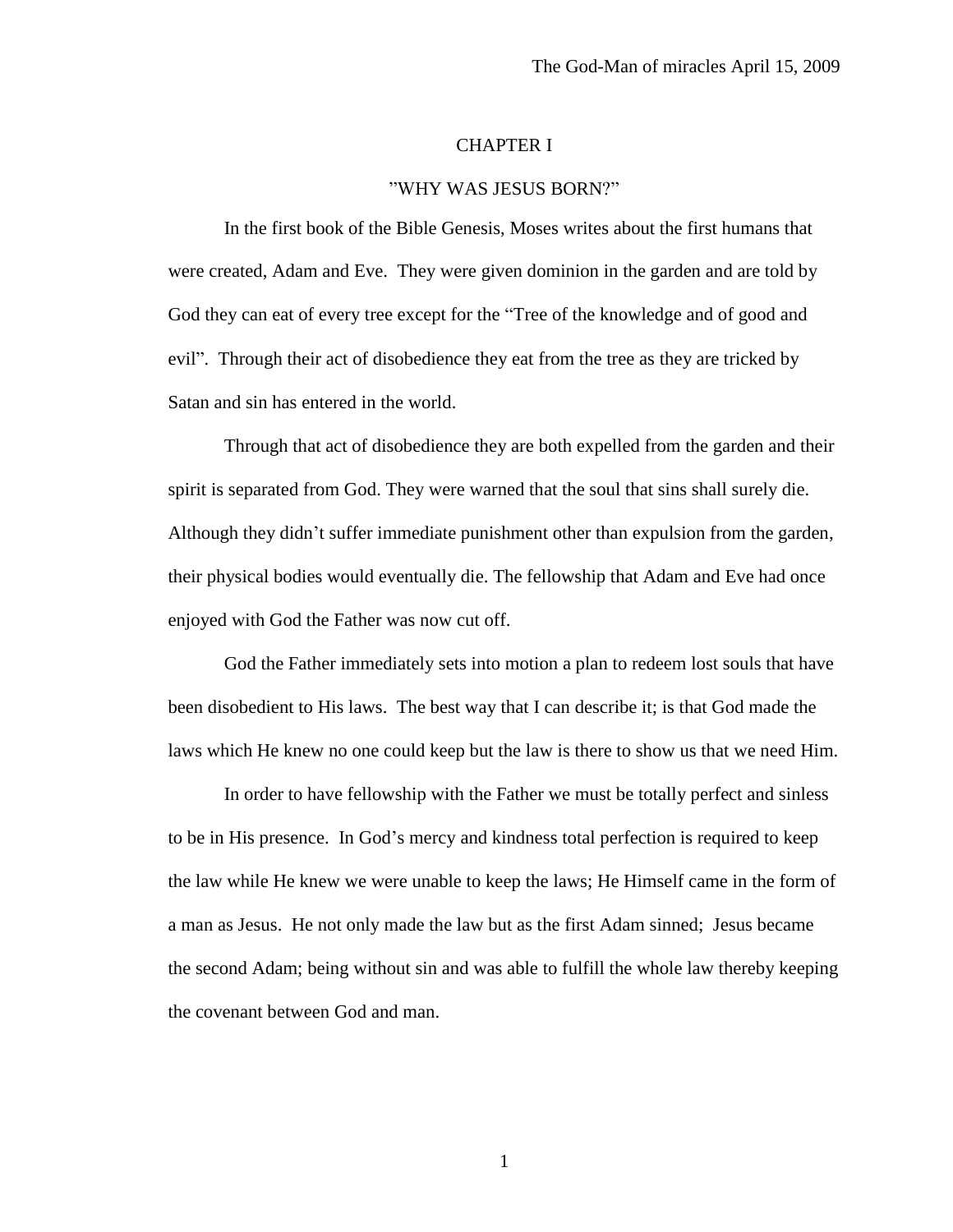God created the law, man broke the law God came in the form of a man to fulfill the law and make us perfect and righteous through Jesus so that we may enjoy the fellowship that Adam and Eve had once enjoyed.

It is through that spiritual death that our relationship was cut off with God but when we put our faith in Jesus Christ and accept Him as paying our full penalty for the law; we are righteous as He is righteous and we can once again fellowship with the Father.

The reason I believe the Bible teaches that Jesus was born so that He could take our place and restore the fellowship that mankind had once enjoyed with the Father through the Spirit of grace.

Jesus was born to take our place and from the foundation of the world. God had His perfect plan; Jesus was born to die as a penalty for our sin.

The plan of redemption is that Adam forfeited his relationship with God and through the shed blood of Jesus, God restores fellowship with us.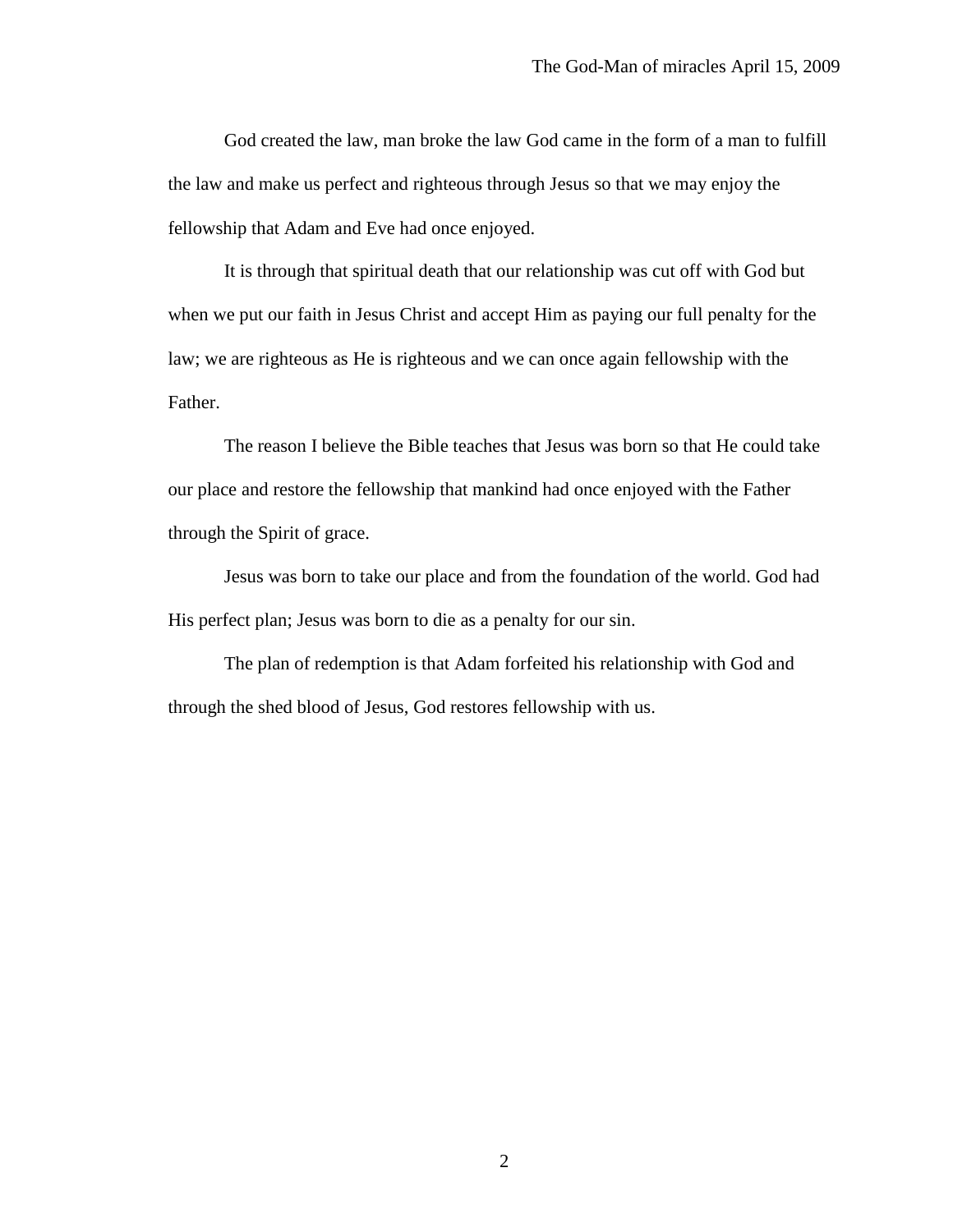## CHAPTER II

### "JESUS' EARLY LIFE"

In the book of *Matthew chapter 1:18-24* we read the announcement of Christ's birth to His mother Mary who was betrothed to Joseph. The Angel Gabriel appears and makes an announcement to Mary and tells her she will give birth to a son and his name will be Jesus or translated Immanuel which means "God with us".

In Chapter *2 of Matthew versus 16 through 23* we read that King Herrod orders all male children to be killed. The King fears that his throne is in danger but he is unaware that he is fulfilling an ancient prophecy from the book of *Jeremiah chapter 31:15*. The Angel of the Lord appears to Joseph and warns him to take Jesus and his mother to Egypt once again fulfilling an Old Testament prophecy in *Hosea 11:1.*

Not much is written in the New Testament about Jesus's early life. The only other reference we see is when he was 12 years old in the book of *Luke chapter 2:41-50.*  An instance is given here when Jesus and his family were separated as they returned from the Passover festivities in Jerusalem and Jesus is found in the synagogue.

The next milestone in Jesus's life is when he is baptized by John the Baptist reference in the book of *Mark 1:9-11, Luke 3:21-23 and Matthew 3:13-17*.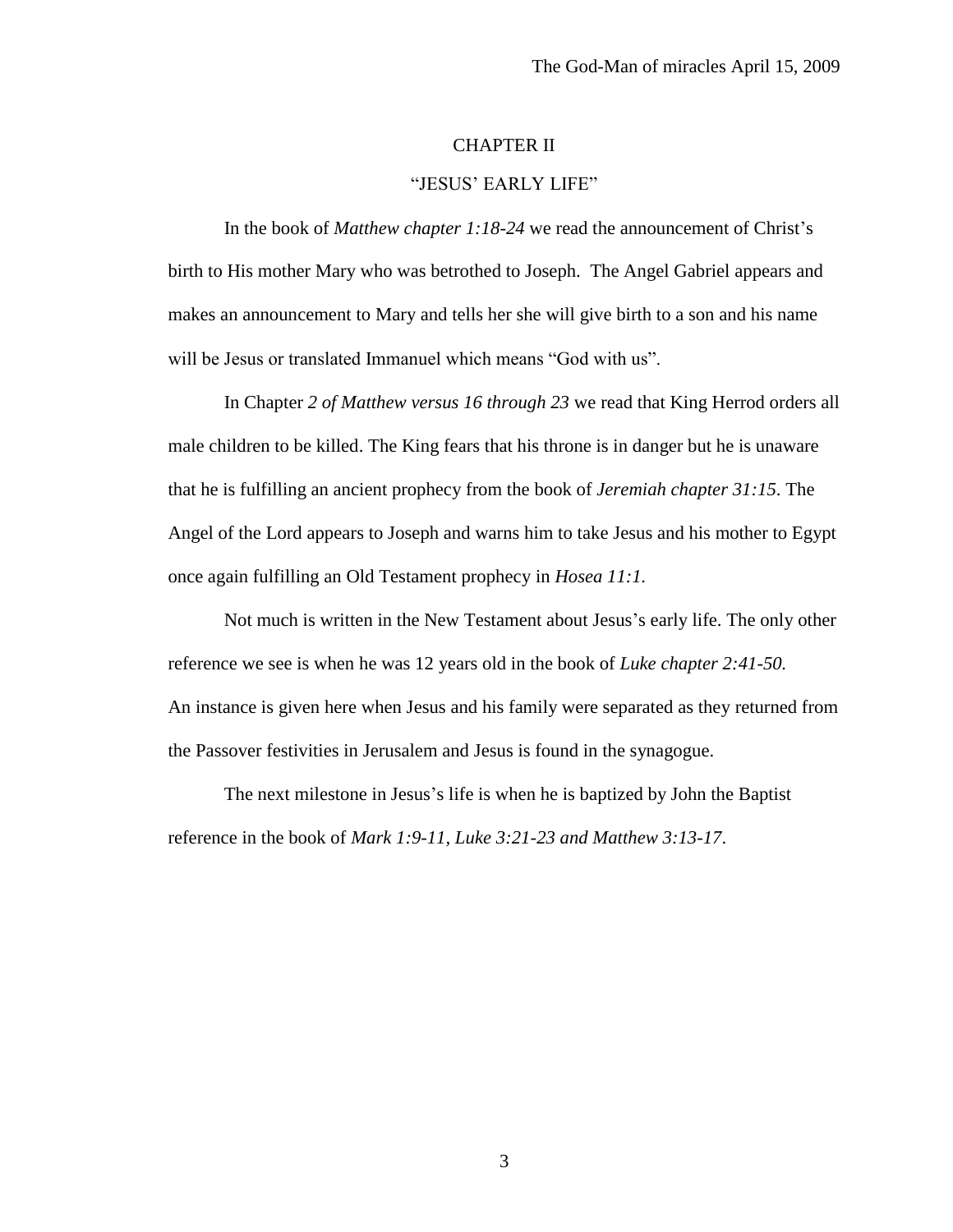### CHAPTER III

#### "JESUS' MINISTRY AND MIRACLES"

Jesus's ministry is based on the miracles that He performed. In *Luke 19:10* we read "*for the Son of Man has come to seek and to save that which was lost." NKJV* and in Isaiah Chapter 61:1-4 I believe is the summation of why Jesus came. Primarily to minister to the brokenhearted, bind their wounds and heal them. He could do that because He is God and He saw past People's sin into their soul.

There are several hundred passages in the Old Testament that speak about the first and second coming of the Messiah. Performing miracles would have been one of the identifying factors of the Messiah and His mission.

In the Gospel of *John 2:1-12* we are given insight into the very first miracle performed by Jesus as an adult. In Ralph Riggs book "The life of Christ", (pages 49 – 50) the author alludes to the fact that the Mary had great faith to ask her son to turn water into wine and it was an exercise of faith on her part in believing that Jesus was the Messiah.

However, I do not want to dismiss the fact that maybe Jesus was somehow giving us insight of his supernatural power in a way possibly expressed when we partake of communion. In fact the wine or grape juice traditionally used in a communion ceremony is somehow related to Him being the bridegroom and the church being the bride.

During Jesus' ministry He performed such miracles that transcend our minds and our dimension in such a supernatural fashion in our humanness we try to comprehend those miracles but sometimes we dismiss them all together because we cannot explain them.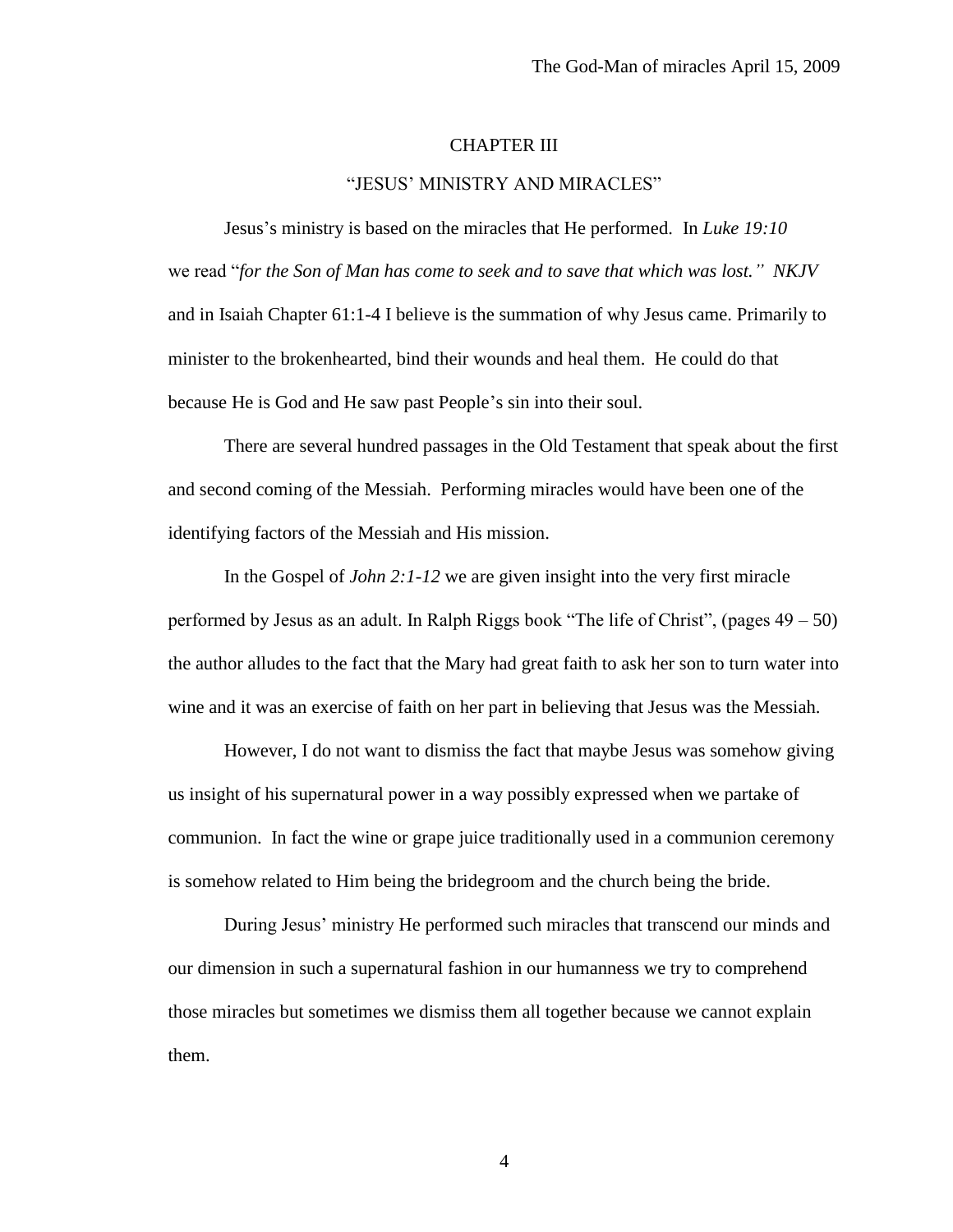As I read of the miracles Jesus performed; He never did the same miracle twice in the same way. He had true power and authority with all of heaven behind Him. He never doubted and always accomplished what He set out to accomplish and yet many still try to explain the miracles away with human understanding and terms.

Jesus likens the people of Israel as lost sheep and He is the good Shepherd lays down his life for the sheep. (*John 10:11 "I am the good shepherd. The good shepherd gives His life for the sheep. NKJV)* 

The fact that Jesus had to perform miracles acknowledges the fact that there is a real oppressive devil that wants to keep people sick and in bondage. John 8:32 says that we are set free by the truth, truth is a person, love is a person and that person is Jesus Christ.

As I read the Gospel of John I read that Jesus feeds thousands, walks on water, heals people from leprosy, palsy, reads people minds , heals the blind, those who are deaf and mute, raised Lazarus from the dead and forgave people of their sins, amazing!

The Gospel's also show us that the disciples performed miracles as well. Jesus said that if we only *believed,* He would do greater things and we would marvel*. John 5:20 20 For the Father loves the Son, and tells him everything he is doing; and the Son will do far more awesome miracles than this man's healing. TLB*

We are joint heirs with Christ, *(Romans 8:17*) his ambassadors *(2 Cor 5:20)* and we too can do miracles in His name. *(Acts 3:6, Matthew 10:1, Matthew 28:18, Luke 9: 1- 2, John 20:21)*

Jesus was unable to perform miracles in his hometown because he was an accepted due to their unbelief. *(Matthew 13:57)*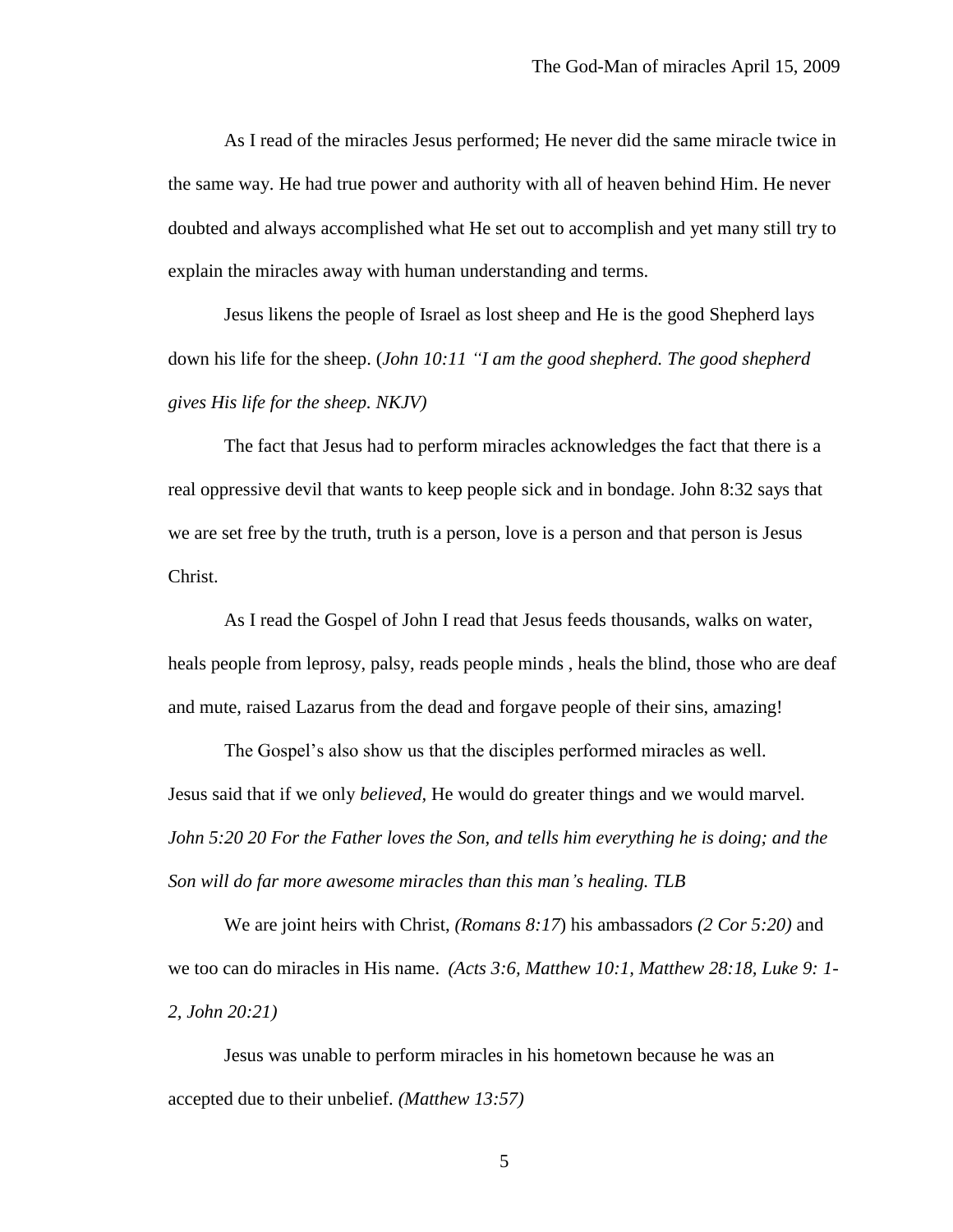#### CHAPTER IV

#### "JESUS – THE MAN OF CONTROVERSY"

From the day of his birth to the day of his death Jesus caused a controversy (debate, argument, dispute arising from a conflict. (Webster Illistrated Contemporary, 1988) where ever He seemed to go.

The people in His own town called him "The carpenter's son". Their inference was that Jesus was the illegitimate son of Joseph and Mary.

Jesus caused a controversy when He healed people on the Sabbath. He caused even more controversy when the Pharisees tried to trap Him when they asked Him to whom should they pay their taxes to. The Rulers of the synagogue also called into question His allegiance to the Jews when Jesus healed the centurion's servant.

Jesus was criticized for hanging out with sinners, tax collectors, and women who were known adulterers and prostitutes. He really sent the religious people over the edge when He told people their sins were forgiven. The religious leaders told Him that only God can forgive sins. *(Mark 2:7)*

At some point during Jesus' ministry I believe He was trying to drive home the point that the Pharisees had taken the law and added so many other things on to it, to keep the religious leaders happy, that they forgot to serve God in the process. Their hearts had become hard and when the true and living Messiah had come to earth. The nation of Israel witnessed these miraculous signs that the Old Testament had spoken about, many missed it.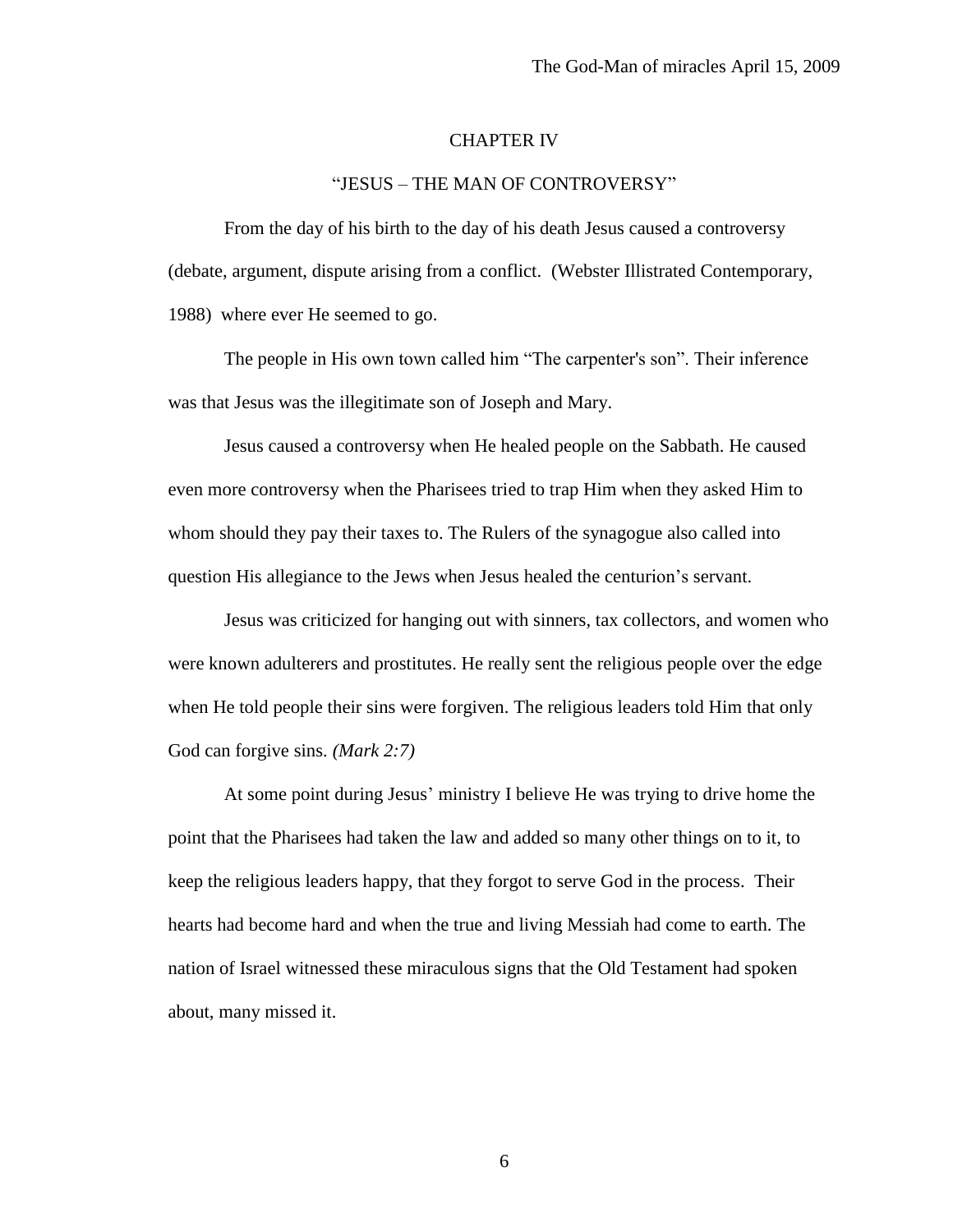One thing that I have learned is that the religious spirit has so much pride it cannot be taught, it will not seek truth it only seeks to control and to devour those that do not fall into line.

With that said, an elaborate plot was forged to kill Jesus. Not all of the Sanhedrin agreed to this illegal trial but it went forward. Jesus was arrested, tortured and submitted to an illegal trial that in the end he would be crucified. However, he said no one takes my life I laid down and he has the power to raise it up on the last day! *(John 10:18)* 

Through Jesus' ministry, death, burial and resurrection from the dead this shows us that God loves us. Since Jesus was our substitute and took the punishment for our sins and crimes through His shed blood we can now enjoy fellowship with the Father that was cut off by the act of disobedience in the Garden of Eden.

Jesus tells us that when we put our faith and trust in Him, He will give us eternal life.